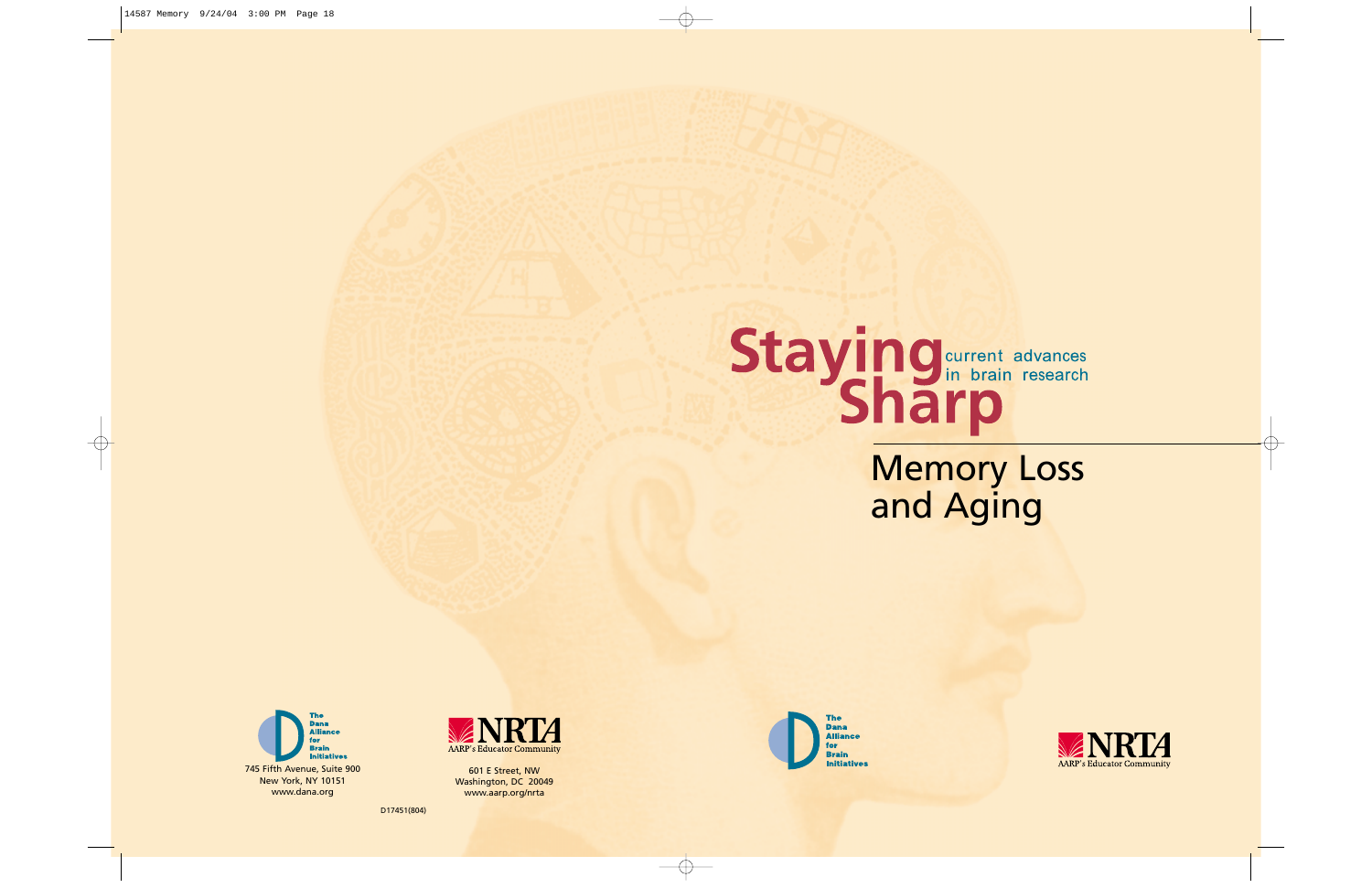I ow many times have you walked into a room<br>and forgotten what you came for? Searched in vain for keys that have mysteriously disappeared? Or forgotten the name of someone you should know? Such moments of forgetfulness happen to everyone—even the young—but as we get older, they may leave us wondering if we're losing our edge. Or worse, they may invoke the specter of Alzheimer's disease, the progressive dementia that now affects 4 million Americans.

Remembering and forgetting are perfectly normal parts of everyday life. But what happens as we get older? Is losing our memory an inevitable part of aging? And how do we know if it's an early sign of Alzheimer's?

Scientists are just beginning to sort out the answers to these questions. Much of the news from brain research is good. Cognitive decline may not be inevitable as we age, experts say. While with advancing age many people may experience some degree of change in so-called cognitive abilities, which include memory as well as a range of other intellectual functions, how big a change varies greatly. Moreover, there are a number of things we can do that seem to impact our memory and overall brain health as we age.

# **Cognition vs. Memory**

Many studies of brain aging look at a range of cognitive abilities, beyond memory alone. Cognition includes not only remembering and forgetting, but also abstract thinking, reasoning, attention, imagination, insight, and even appreciation of beauty.

#### **NRTA: AARP's Educator Community**

©2001, 2003, 2004 NRTA and the Dana Alliance for Brain Initiatives. All rights reserved. Reprinting with permission only.

Founded in 1947 by retired educator Dr. Ethel Percy Andrus, NRTA: *AARP's Educator Community* (formerly known as the National Retired Teachers Association) is a division of AARP. NRTA members share a commitment to learning, voluntary service, and civic participation. NRTA is the largest national organization that represents the interests of 50+ educators, with a membership of more than one-million active and retired educators and school personnel at the local, state, and national level. The NRTA Network includes a national office in Washington, DC, 53 state and city associations, and more than 2,700 local associations. NRTA members are dedicated to continuous educational opportunity, advocacy, and service as a means of safeguarding the economic security, work opportunities, and future well-being of all generations. Visit NRTA's Web site at www.aarp.org/nrta for more information.

#### **The Dana Alliance for Brain Initiatives**

The Dana Alliance for Brain Initiatives (www.dana.org) is a nonprofit organization of more than 200 leading neuroscientists, including ten Nobel laureates. The Dana Alliance is committed to advancing public awareness about the progress and benefits of brain research and to disseminating information on the brain in an understandable and accessible fashion. Supported entirely by the Dana Foundation, the Dana Alliance does not fund research or make grants.

The Dana Foundation is a private philanthropic organization with principal interests in science, health, and education. The Foundation's current areas of emphasis are in immunology and neuroscience research, and in K–12 education, particularly the training of arts educators.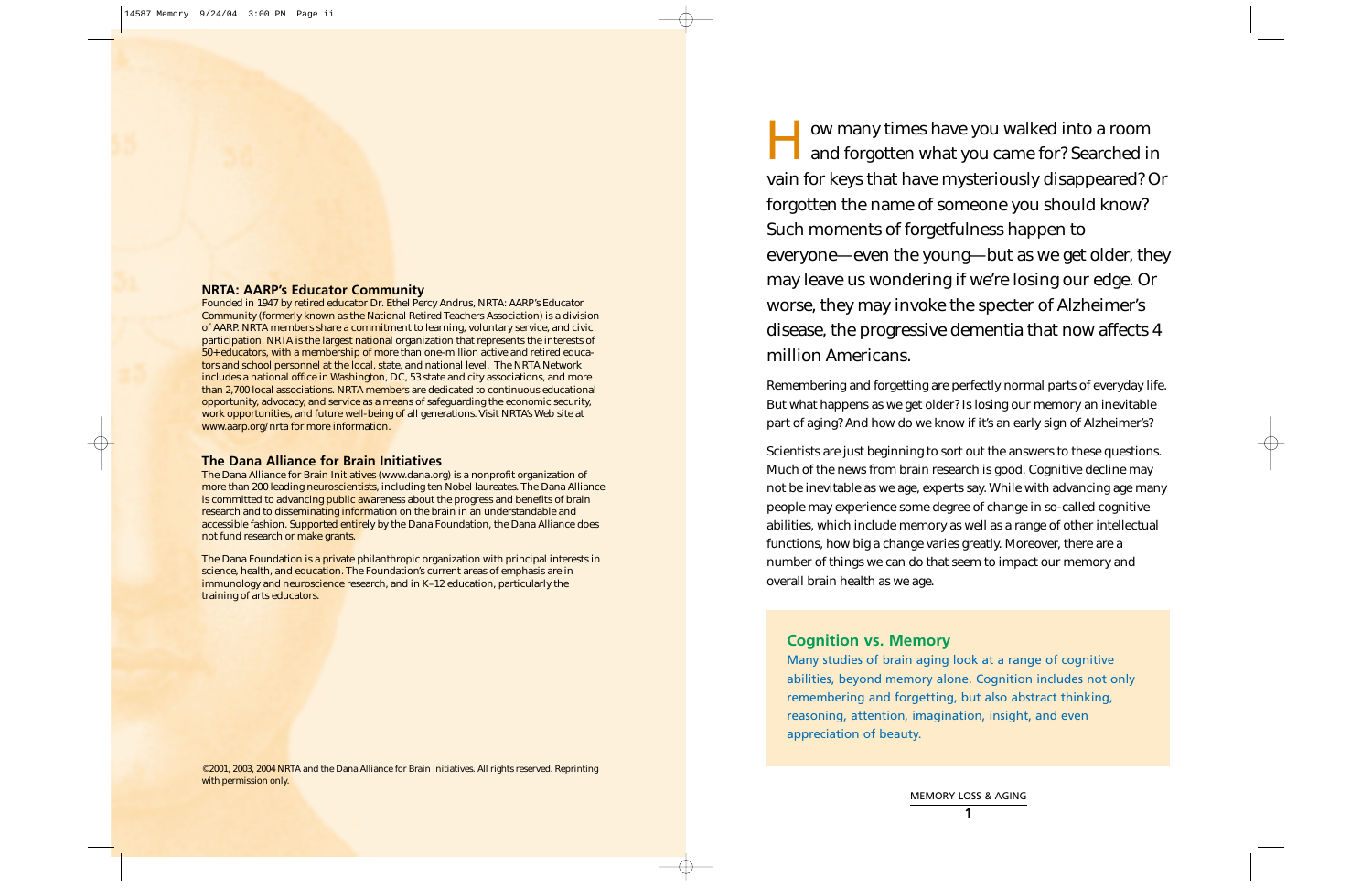## **Where Memories Are Made**

Philosophers and scientists have been studying and debating the roots of memory for centuries, yet there are still many unanswered questions about how the brain accomplishes this most basic of mental functions. Memory is not a single process, but rather a series of interactive processes beginning when we are exposed to new information, which is registered by the brain, encoded, and in the right conditions, stored for later retrieval.

The brain systems most involved with memory are shown here. The brain seems to have different, though overlapping, systems for the two primary types of memories, declarative and nondeclarative.

Declarative (also called explicit) memories are those that can be recalled consciously and described verbally. They include the facts, people, places, and things that we encounter daily. Declarative memories primarily involve the brain's medial temporal lobes—the hippocampus in particular—and the prefrontal cortex, where higher intellectual functions seem to originate.

Nondeclarative (also called implicit) memory is the capacity for learning skills and procedures, including motor skills such as those used when playing golf or dancing. As such, it involves brain structures outside the medial temporal lobes, including the amygdala and brain areas related to movement, such as the cerebellum and motor cortex.

# **Forgetting and Normal Memory Loss**

As brain functions go, forgetting may be almost as important as remembering; it would be inefficient for our brains to try to retain every bit of information we're exposed to throughout life. How the brain sorts out what makes it into long-term memory and what doesn't is a matter of continuing debate, and may be influenced by many factors, including our emotional state, stress level, the environment around us, previous memories, biases, and perceptions.

Brain scientists believe that the effects of normal aging on memory may result from the subtly changing environment within the brain. With aging, the brain seems to lose cells in areas that produce important neurotransmitters, upsetting the brain's delicate balance of these chemical messengers. Other changes occur in the brain's white matter, which is made up of nerve cell fibers, the "telephone cables" of brain cells through which communication with other cells takes place. Just how these changes affect memory is not entirely clear, but it may be that they decrease the efficiency of cell-to-cell communication.

What scientists do know is that, as we get older, our ability to lay down new memories may be affected, making it more difficult to learn new things. It's not so much that we forget more easily, but that we may take longer to learn the information in the first place. Memory studies have shown that about a third of healthy older people have difficulty with declarative memory, yet a substantial number of 80-year-olds perform as well as people in their 30s on difficult memory tests. More good

MEMORY LOSS & AGING **2**

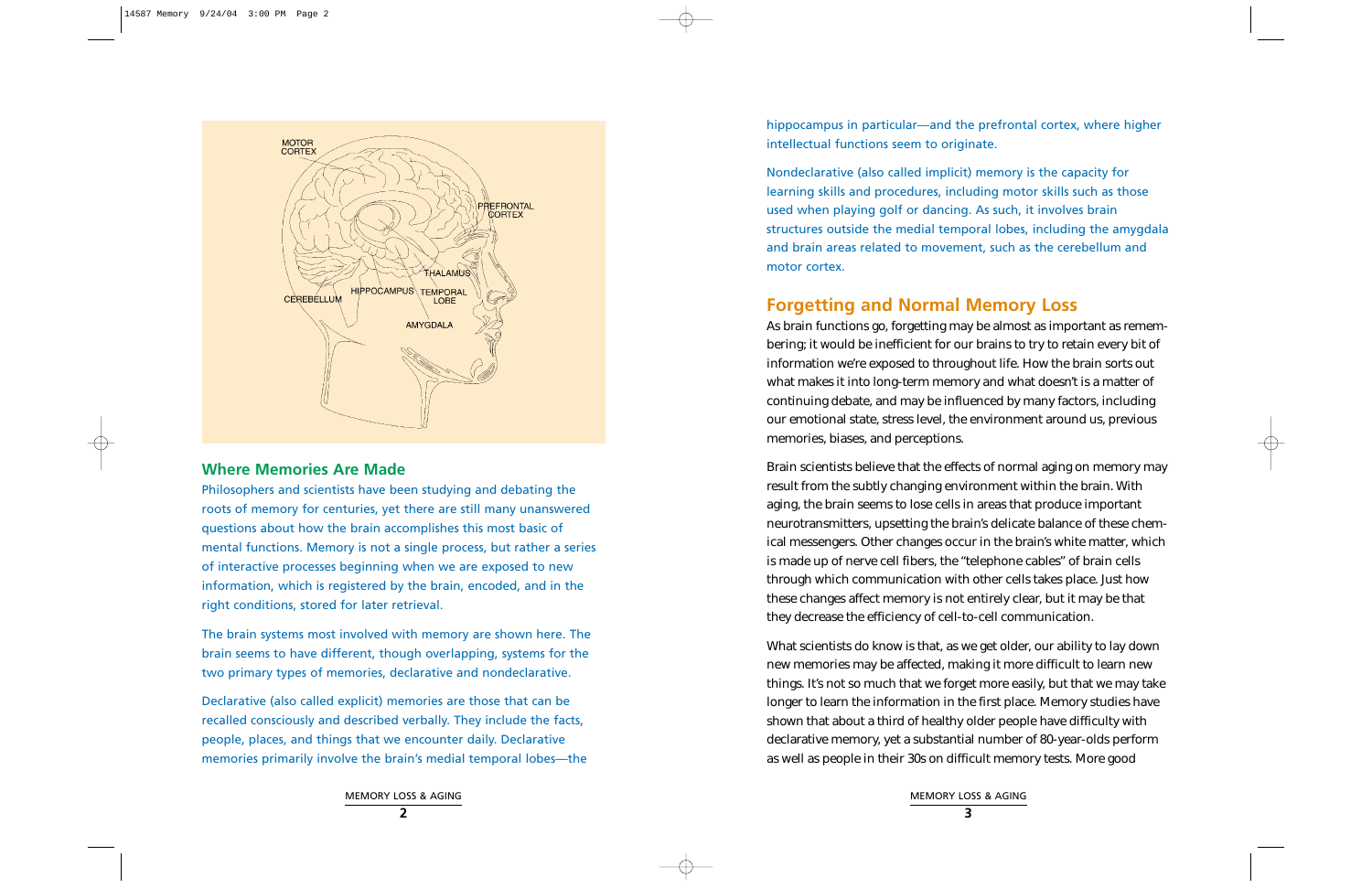news: Once something is learned, it is retained equally well by all age groups, even if it takes a bit longer for the older people to learn it.

In practical terms, this means that as we get older, we may have to pay closer attention to new information that we want to retain, or use different strategies to improve learning and trigger memories. (See below.) Other studies have shown that people who tend to age "successfully," that is, with the least declines in cognition and memory, share certain characteristics that may help keep them sharp:

- Physical activity is strongly linked with lifelong brain health. Aerobic exercise in particular seems to sharpen memory skills.
- Mental exercise, especially learning new things or pursuing activities that are intellectually stimulating, may strengthen brain cell networks and help preserve mental functions.
- • Longer formal education is associated with mental sharpness among older persons, possibly because continued learning creates a "neural reserve" of denser, stronger nerve-cell connections.
- • A sense of control or influence over our lives and those of others believing that what we do makes a difference—seems to prevent cognitive decline, for reasons that are unclear.

# **Memory Loss or Alzheimer's?**

**SLOW DOWN:** If you're rushing, you may not be focused or paying full attention.

Even though memory loss is one of the earliest symptoms of Alzheimer's and other dementias, there are clear differences between what scientists call "age-related memory loss" (ARML) and dementia—both in the symptoms that might be experienced and in the underlying biological changes in the brain. While dementia involves a broad loss of cognitive abilities, ARML is primarily a deficit of declarative memory. Forgetting where you parked your car can happen to everyone occasionally, but forgetting what your car looks like may be a cause for concern.

**REPEAT IT:** Repetition improves recall; use it when meeting new people and learning new things.

Brain researchers are working hard to pin down where forgetfulness ends and Alzheimer's begins. The question is a difficult one, and a subject of much debate among experts in brain aging. One important clue from brain research is that people with Alzheimer's are able to retain significantly less information after a period of delay than healthy people. That means that new information may be learned, but little will be remembered after a delay of even a few hours.

Other studies have suggested that Mild Cognitive Impairment (MCI), a condition marked by repeated lapses in short-term memory, may in fact be early-stage Alzheimer's in some patients—but certainly not in all.

## **Keep Your Memory Sharp**

What may seem like a faltering memory may in fact be a decline in the rate at which we learn and store new information. Practice these memory skills to enhance learning and make remembering easier.

**RELAX**: Tension and stress are associated with memory lapses, and managing stress improves memory.

**CONCENTRATE**: Your teachers were right: if you want to recall something later, pay attention.

**FOCUS**: Try to reduce distractions and minimize interferences.

**ORGANIZE**: Keep important items in a designated place that is visible and easily accessed.

**WRITE IT DOWN**: Carry a notepad and calendar, and write down important things.

**VISUALIZE IT**: Associating a visual image with something you want to remember can improve recall.

Source: The Dana Alliance for Brain Initiatives (Press Office)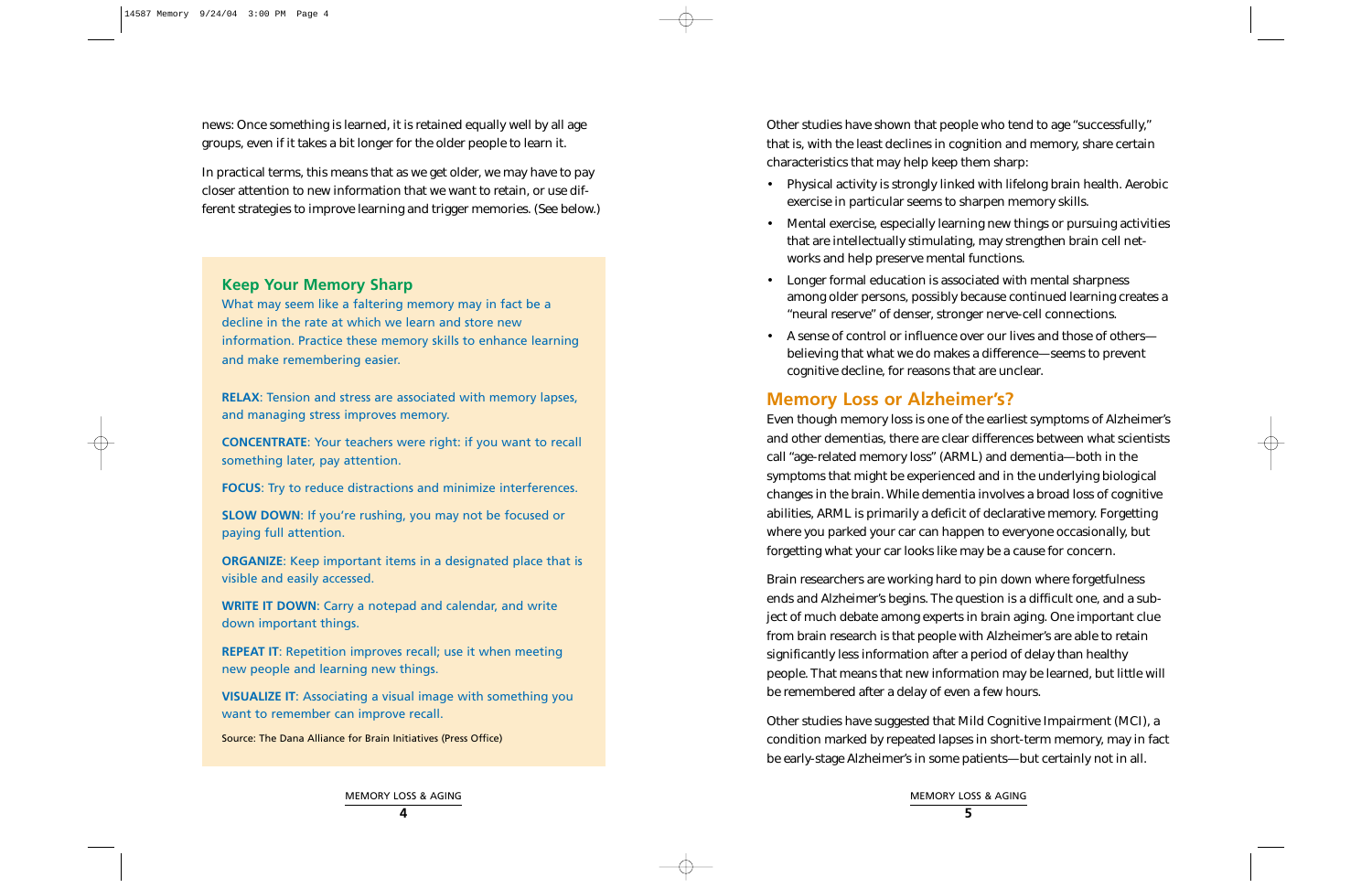Distinct changes in memory that occur over the course of a year or two, and can be verified with psychological testing, are the hallmarks of MCI. Such changes may at first be mild enough that daily functions are not disrupted and are often first noticed by a loved one.

If you or someone you love is experiencing significant changes in memory or persistent forgetfulness that interferes with work or home responsibilities, seek a doctor's help. Stress and fatigue can affect memory, and even if MCI is diagnosed, there may be a cause other than Alzheimer's, such as side effects from medications, depression, stroke or mini-strokes, or a head injury. (See "Diagnosing Alzheimer's Disease.")

## **Dementia and Alzheimer's**

Dementia is a medical condition that disrupts the way the brain works. Generally used to describe people with impaired cognitive functioning, it can affect young and old alike. It is not a normal part of the aging process. There are many different types of dementia, and many different causes.

Alzheimer's disease (AD) is the most common form of dementia. Because its frequency increases with age, the number of people it strikes is growing as the population ages. In addition to memory loss, the first signs of Alzheimer's often include language difficulties and trouble with routine activities, such as driving and shopping. Mood changes may also occur. As the disease progresses, long-term memory may also be affected, and behavioral changes such as aggression, agitation, delusions, and verbal outbursts may occur. The ability to carry out daily tasks, such as dressing or bathing, may be compromised. In severe Alzheimer's, the abilities to talk and walk may be lost.

## **Causes of Alzheimer's Disease**

Alzheimer's is a neurodegenerative disease, which means neurons (brain cells) progressively degenerate, eventually losing function and dying. Cells in the hippocampus, a seahorse-shaped structure deep in the brain that plays a major role in the formation of memories, appear to be especially vulnerable. In brain-imaging studies of people with Alzheimer's, the hippocampus is consistently smaller than normal. The brain pathways that link the hippocampus to other brain regions are also damaged, especially those that lead to the prefrontal cortex, the brain's control center for cognitive functions. Many scientists believe this damage may be responsible for the persistent short-term memory problems that appear in early stages of the disease.

# **Common Symptoms of Alzheimer's Disease** Each person with Alzheimer's may experience different symptoms, and symptoms may change over the course of the

disease. Some of the common ones are described below.

- Profound difficulty in recalling names, objects, places, times, and dates
- Not recognizing family and friends, or not recalling their names
- Forgetting one's own phone number or address
- •Difficulty finding your way to or from a familiar place
- •Tendency to wander from home or office
- Forgetting to eat or maintain one's hygiene
- •Day/night disorientation with difficulty sleeping
- Noticeable language and intellectual decline
- Poor judgment, inability to follow simple instructions or stay focused on a task
- Progressive sense of distrust
- Dulled emotions or interest in activities
- Depression
- Unusual agitation and irritability
- Hallucinations or delusions

Source: Alzheimer's Association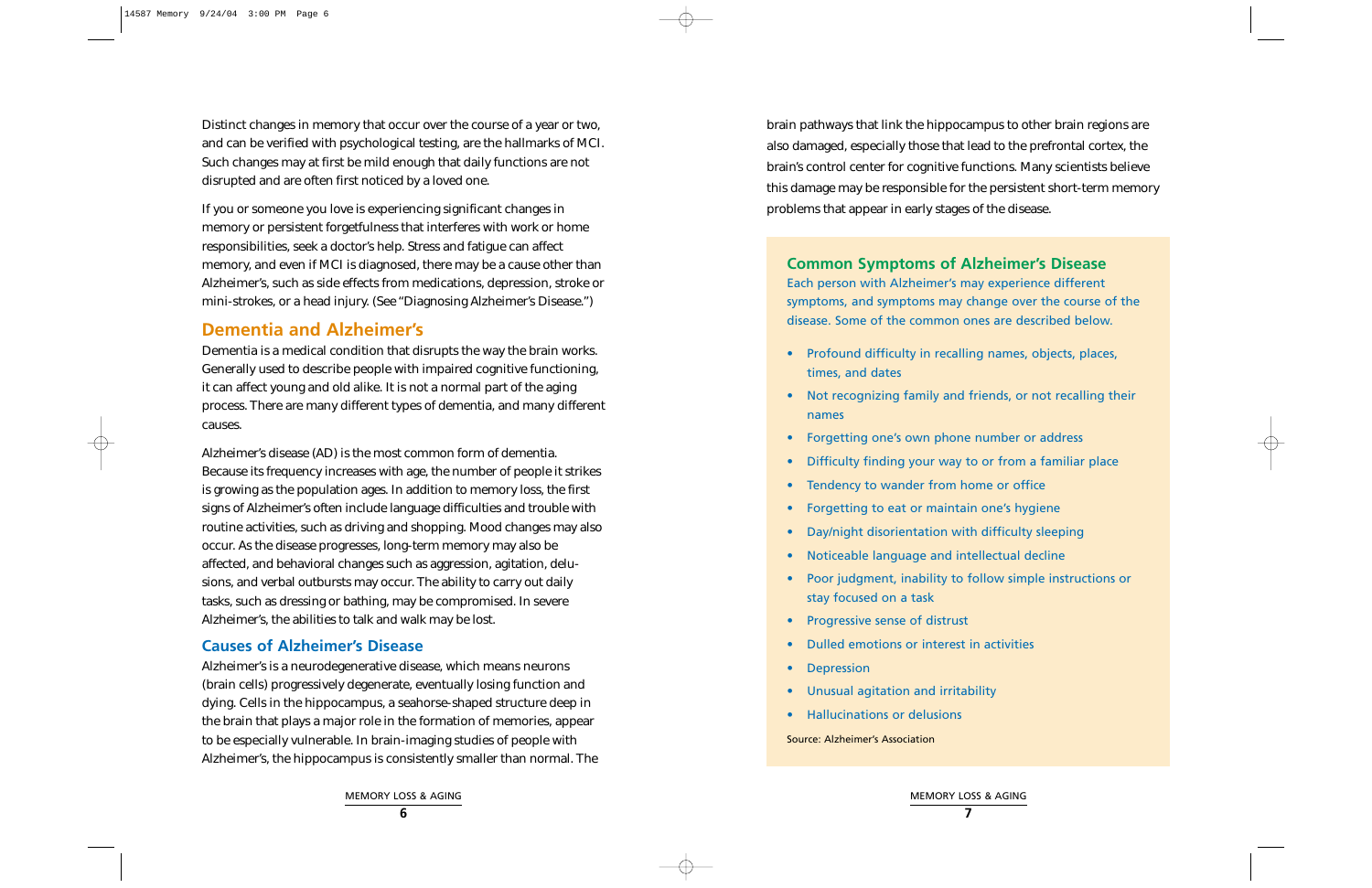The cause of nerve cell death is the subject of intense scientific investigation, which has provided important clues but few answers. Many experts believe that cell death is related to an accumulation of a sticky protein called amyloid, which forms the dense plaques and tangles of nerve fibers that were first described by physician Alois Alzheimer over a century ago.

Whether these amyloid plaques are the cause of cell death or just the remnants of it is not perfectly clear. Other proteins, including tau and presenilin, are also being studied, and it could be the interaction of different proteins that ultimately leads to cell death.

Many scientific questions remain about what triggers Alzheimer's disease in some people and not in others. Inherited genes play a role in relatively rare early-onset forms of Alzheimer's, but their influence on the more prevalent form is less clear. One gene, ApoE4, has been associated with late-onset AD, so people who carry this gene are at increased risk for developing the disease. However, genes are only one factor. AD is probably triggered by a combination of genetic and environmental factors, which might include suffering a head injury.



## **Diagnosing Alzheimer's Disease**

The earliest signs of Alzheimer's disease are usually first noticed by a friend or relative. If you or someone close to you is experiencing any of the symptoms listed in "Common Symptoms of Alzheimer's Disease," it is important to see a doctor as early as possible to determine the cause. Memory loss could be the result of a number of things, many of which may be reversible.

Pet images show metabolic degeneration of brain of Alzheimer's patient;<br>
metabolic function in late stages resembles that of a child, as does patient's<br>
metabolic function in late stages resembles that of a child, as does behavior.

Currently, the only definitive diagnosis for Alzheimer's disease is based on an examination of brain tissue during autopsy. To establish a clinical diagnosis, doctors focus on ruling out, by process of elimination, all other possible causes of symptoms to determine whether AD might be the cause.

The evaluations your doctor should perform include:

- • **Medical history**—current medical or psychological conditions, including a thorough review of personal and family health history and medications being used
- • **Neurological examination**—assesses one's sense of time and place, ability to remember, understand and communicate, and complete simple calculations
- • **Physical examination**—evaluation of nutritional status, blood pressure, and pulse rate

If these initial examinations don't reveal a clear problem, additional tests might include:

- Brain imaging scans, such as MRI or CT, to look for telltale brain changes
- • Laboratory tests, including blood and urine tests to try to identify blood-based or hormonal irregularities
- • More extensive neuropsychological evaluations, which might include tests of memory, reasoning, vision-motor coordination, and language function
- •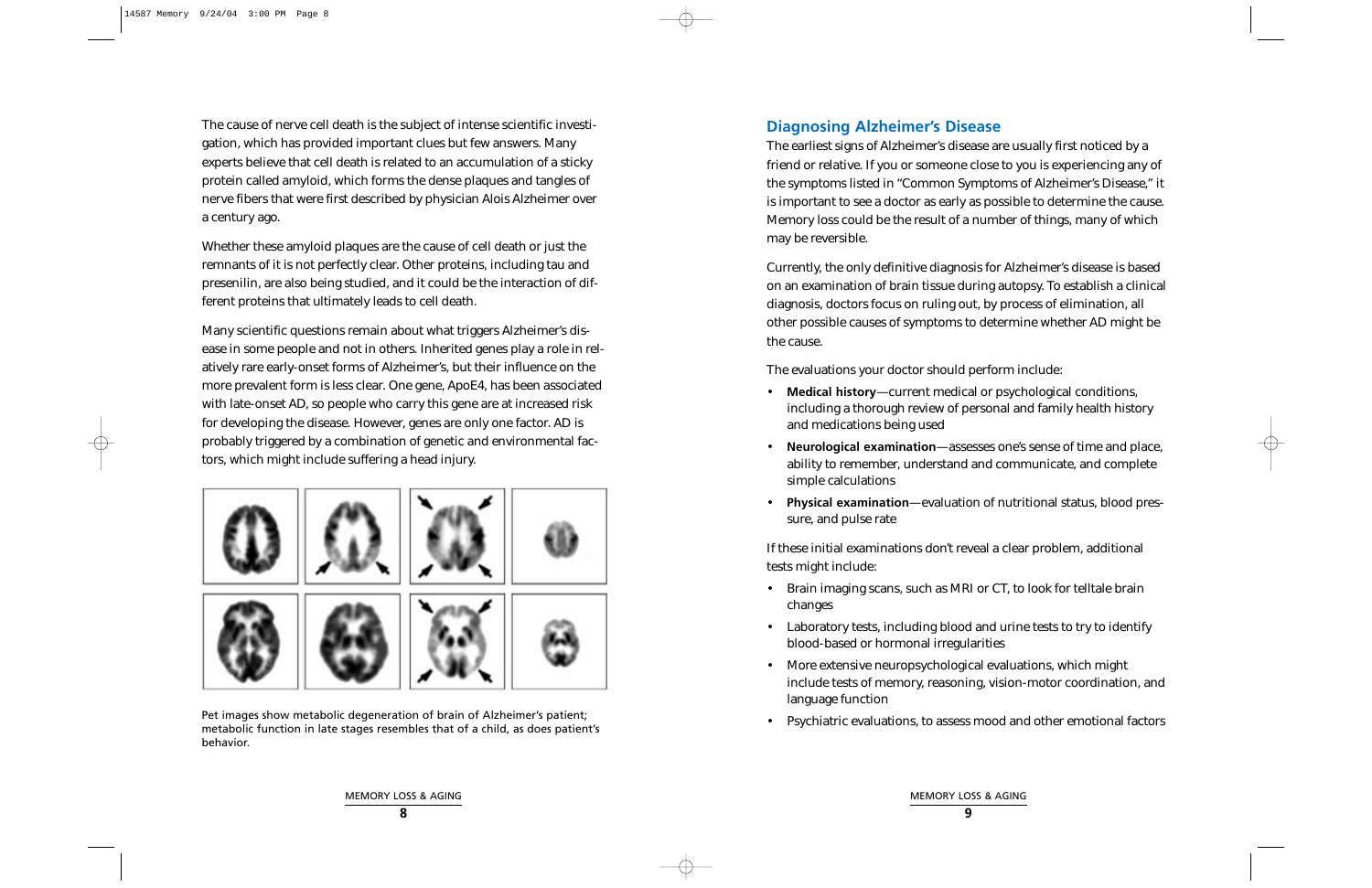A diagnosis of Alzheimer's disease is usually said to be either:

**Probable**: All other disorders that may cause dementia have been ruled out; or **Possible**: AD is suspected, but other causes cannot be ruled out.

Source: Alzheimer's Association

## **Treatment**

As science progresses toward a better understanding of what kills brain cells in Alzheimer's disease, the hope is that medicines or other therapies might be developed to delay, prevent, or reverse the damage. Clinical trials are underway



for drugs, as well as a vaccine (see next page), that seek to interrupt the build-up of amyloid in the brain. If they are found to be safe and effective, these would be the first treatments that address what many experts think is the underlying cause of cell death. Unfortunately, it could take years for these therapies to reach patients. In the meantime, the primary goals of therapy for AD are to improve quality of life and day-to-day functioning.

Current treatments for Alzheimer's include three relatively new medications that increase brain levels of acetylcholine, a neurotransmitter involved in learning and memory processes. These drugs—Aricept, Exelon, and Reminyl—have been modestly successful in some patients for improving memory and attention skills, and they may also have a beneficial effect on behavioral symptoms such as aggression.

Other therapies currently under investigation target early stages, with the goal of stopping the disease's progression. These include vitamin E (an antioxidant that may help protect brain cells from damage) and anti-inflammatory drugs, especially those in a new class called COX-2 inhibitors.

Treatments may also target behavioral symptoms associated with AD, such as agitation, delusions, hallucinations, depression, or sleep difficulties. Medications to control these problems might include antidepressants (such as Prozac, Zoloft, and others), antipsychotics (such as Valium and its cousins), or sleep aids (such as Ambien). Consistent medical and psychological therapy is important for the individual as well as for family members.

## **What's New in Brain Research**

Brain research has pointed to the sticky plaques made up of amyloid as a likely root cause of nerve cell death in Alzheimer's. A great deal of research is now focused on understanding the biological processes that lead to the unnatural build-up of amyloid so that those processes might be shut down or influenced in beneficial ways. One strategy is to develop an Alzheimer's vaccine that attacks the amyloid plaques and marks them for removal by the brain's own clean-up system. Early tests of the vaccine in animals appear to show that it can successfully prevent and reduce amyloid deposits. These preliminary results have raised the prospect, for the first time ever, that Alzheimer's disease might be reversible. The initial trial of the vaccine in humans had to be discontinued because of the development of inflammation of the brain in some subjects. However, plans for a trial of a modified vaccine are in progress.

## **Living with Alzheimer's**

When severe memory loss significantly interferes with daily life, simple tasks can be difficult or insurmountable. Below are some strategies recommended by experts that may help lessen the impact on day-to-day functioning.

- Establish and follow a regular routine in familiar surroundings.
- Label or color code doors to help reduce getting lost.
- •Draw a map for simple routes; write down directions.
- • Make lists, and use a calendar or pocket diary to jot down reminders and keep track of important dates and financial matters.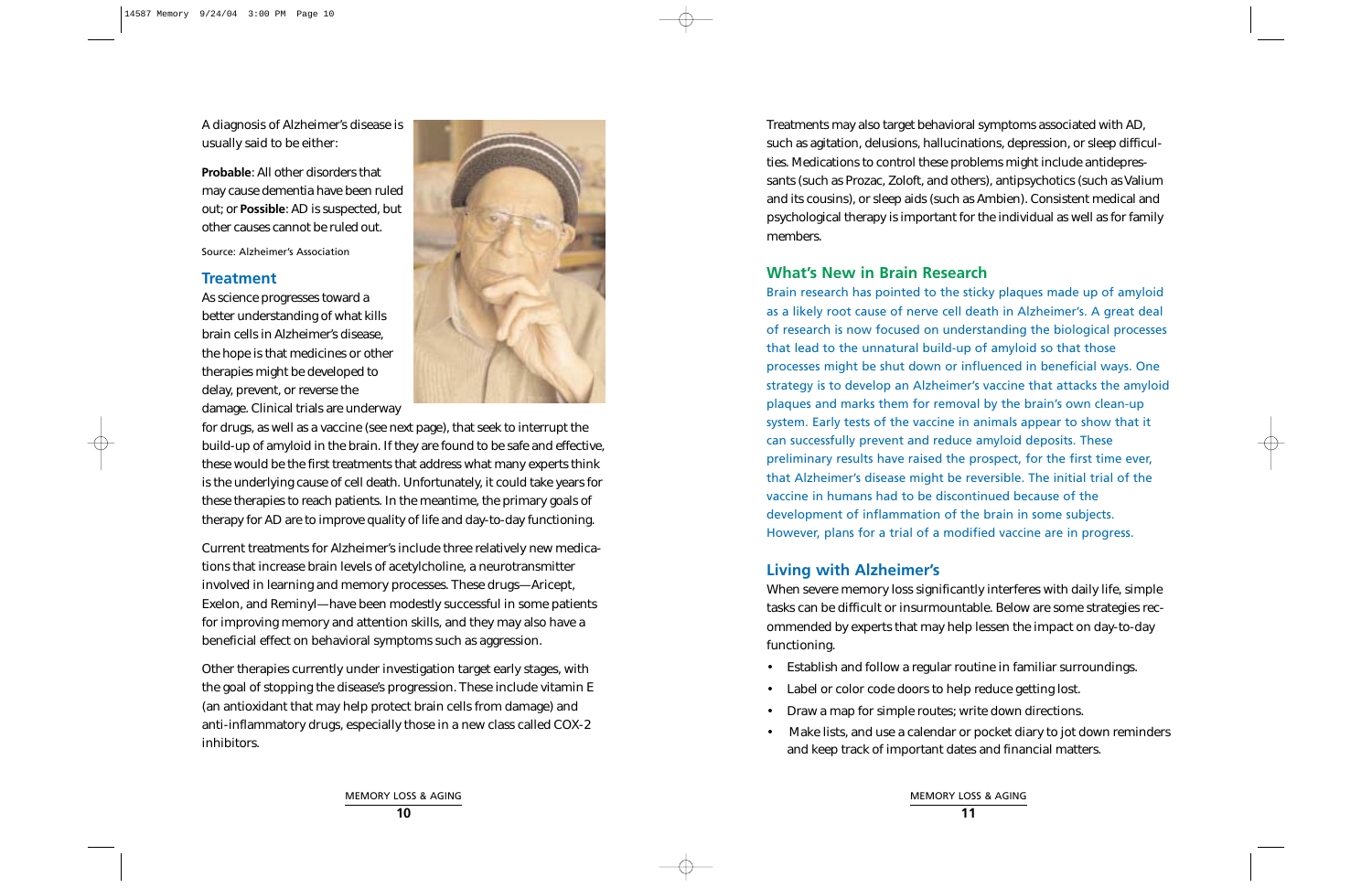- Recognize the limitations of what can be done, and set realistic daily goals.
- • Keep track of when medicines are taken; use a reminder box or chart posted on the refrigerator to stay current with prescriptions.
- • Get regular medical checkups, and tell the doctor about any medicine being taken or changes in health status.
- Keep a list of names and numbers near the telephone.
- • Stay in touch with family, friends, and acquaintances.
- • Get treatment for any other chronic health conditions, such as high blood pressure, diabetes, high cholesterol, or heart disease.
- If agitation is a problem, find alternative ways to express anger, such as exercising, hitting a punching bag, or making a gripe list.

Source: Alzheimer's Disease and Related Disorders Association, Inc.

## **Caring for a Person with AD**

Long-term, progressive dementia ultimately makes independent living impossible. This means long-term care is necessary, in either the home, an assisted-living environment, or a nursing home. More than half of people with AD live at home but may require nursing home care in the most advanced stages. The National Institutes of Health estimate that half of the people who live in nursing homes have AD. The tremendous financial expenses associated with long-term nursing care are compounded by the emotional toll of no longer being able to care for a sick loved one.

Many spouses and relatives of people with AD choose to care for them at home. These caregivers are often called the "second victims" of Alzheimer's. Due to their immense responsibilities, caregivers may find themselves isolated from friends and social contacts, which can negatively affect overall health. A number of studies have described the physical and mental health difficulties associated with caregiving, including fatigue, weakened immunity, and increased risk for depression. One recent poll found significant depressive symptoms in more than half of caregivers surveyed. Many caregivers, not surprisingly, report high levels of stress, which may weaken immune functions. A number of studies have linked high stress levels in caregivers with decreased immune-

# **Profile of a Caregiver**

A 1997 survey of caregivers for adults with brain disorders (Alzheimer's disease, stroke, head injury, Parkinson's disease, etc.) conducted by the National Caregiver's Alliance, underscores the importance of taking care of caregivers. Here's what the survey found out about caregivers:

- About three-quarters are female
- The average age is 60
- Three-quarters live with the patient
- Half also work outside the home, though some have had to quit working or reduce their hours
- An average of 73 hours per week are spent providing care for the patient
- About two-thirds of patients cannot be left alone, and half of these are unable to perform basic daily functions such as eating, bathing, or dressing
- About a third receive no help from family and friends

Source: Family Caregiver Alliance

MEMORY LOSS & AGING **12**

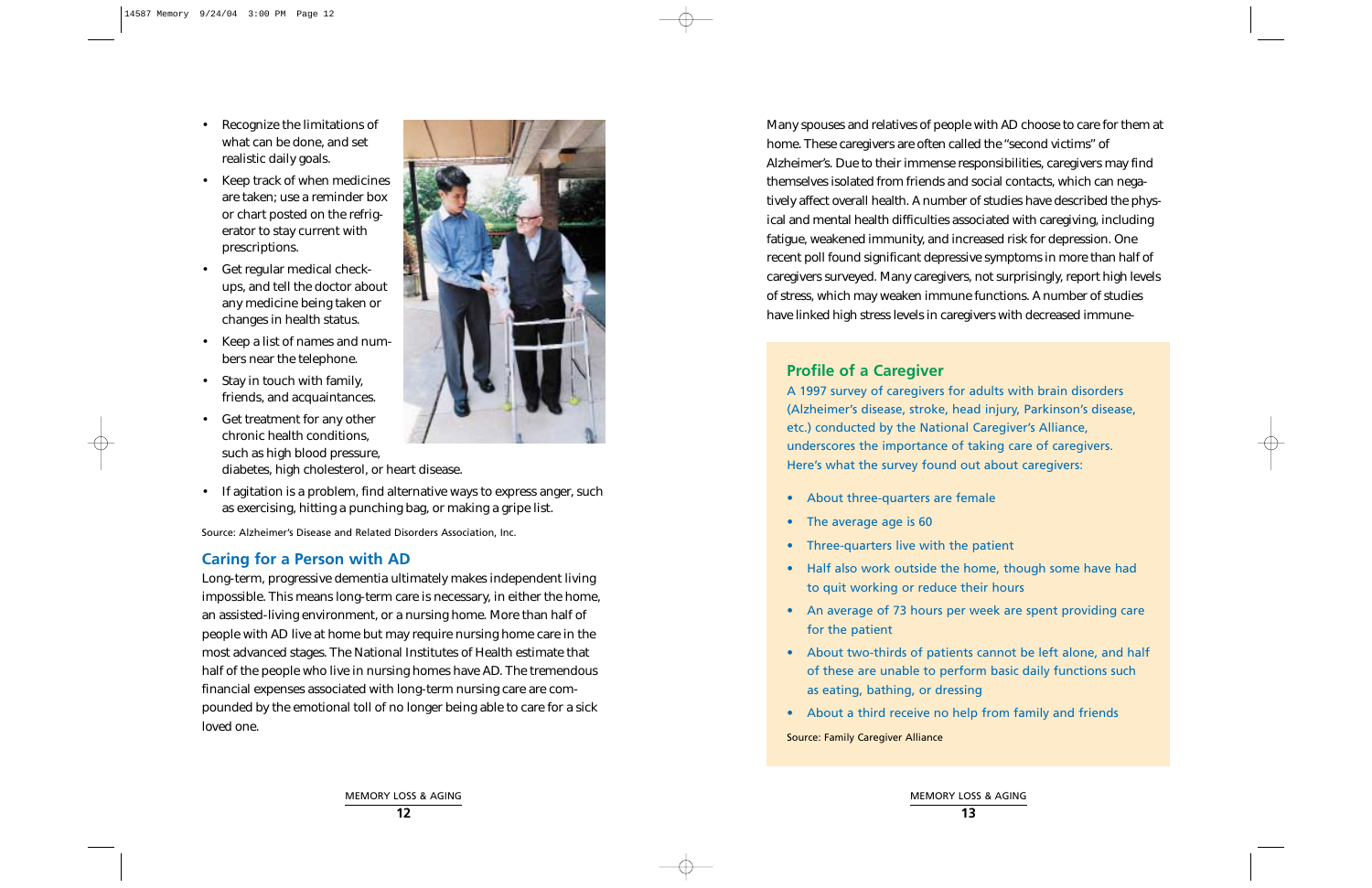system function, making caregivers more susceptible to flu or other viruses, and slower to heal after injury.

## **Caring for the Caregiver**

If you're caring for someone with Alzheimer's or any other serious progressive disorder, try not to ignore your own needs, emotional and physical. There are many options for getting assistance, including home health care, adult day care or assisted-living programs. Alzheimer's patient support groups and caregiver groups can be important sources of information and referral, and they sometimes coordinate "share-care" programs that enable caregivers to take needed breaks. Here are some other suggestions that can, in the long run, enable you to take better care of your loved one:

- Join a support group for caregivers, especially (if possible) one for caregivers of people with Alzheimer's.
- Seek psychological and emotional support from family or friends, counselors, clergy, or through community groups.
- •Don't isolate yourself; maintain social networks.
- • Allow yourself to take regular breaks to pursue things you enjoy doing; arrange for others to stay with the patient if necessary.
- • Don't be afraid to ask for help; seek help from community services or home-health agencies if needed.
- Schedule regular health check-ups for yourself, and be sure to tell your doctor about your caregiving role.
- Be alert to signs of depression, and seek treatment if you have symptoms such as persistent sadness, especially in combination with sleep disturbances or a loss of pleasure from things you used to enjoy.

Source: Family Caregiver Alliance



# **Conclusion**

Brain science is making tremendous progress in better understanding just what happens to memory and other cognitive functions as we age. The mysteries of Alzheimer's disease are also slowly being revealed. While many questions remain, it is clear that normal age-related memory loss is distinct and very different from Alzheimer's or other dementias. There are a number of things we can do every day that may help preserve our mental abilities, and these can help us enjoy a better quality of life as we get older. Alzheimer's disease, while still incurable and shrouded in unknowns, is nonetheless yielding to the advances of science and medicine, and promising new treatments are on the horizon.

MEMORY LOSS & AGING **14**